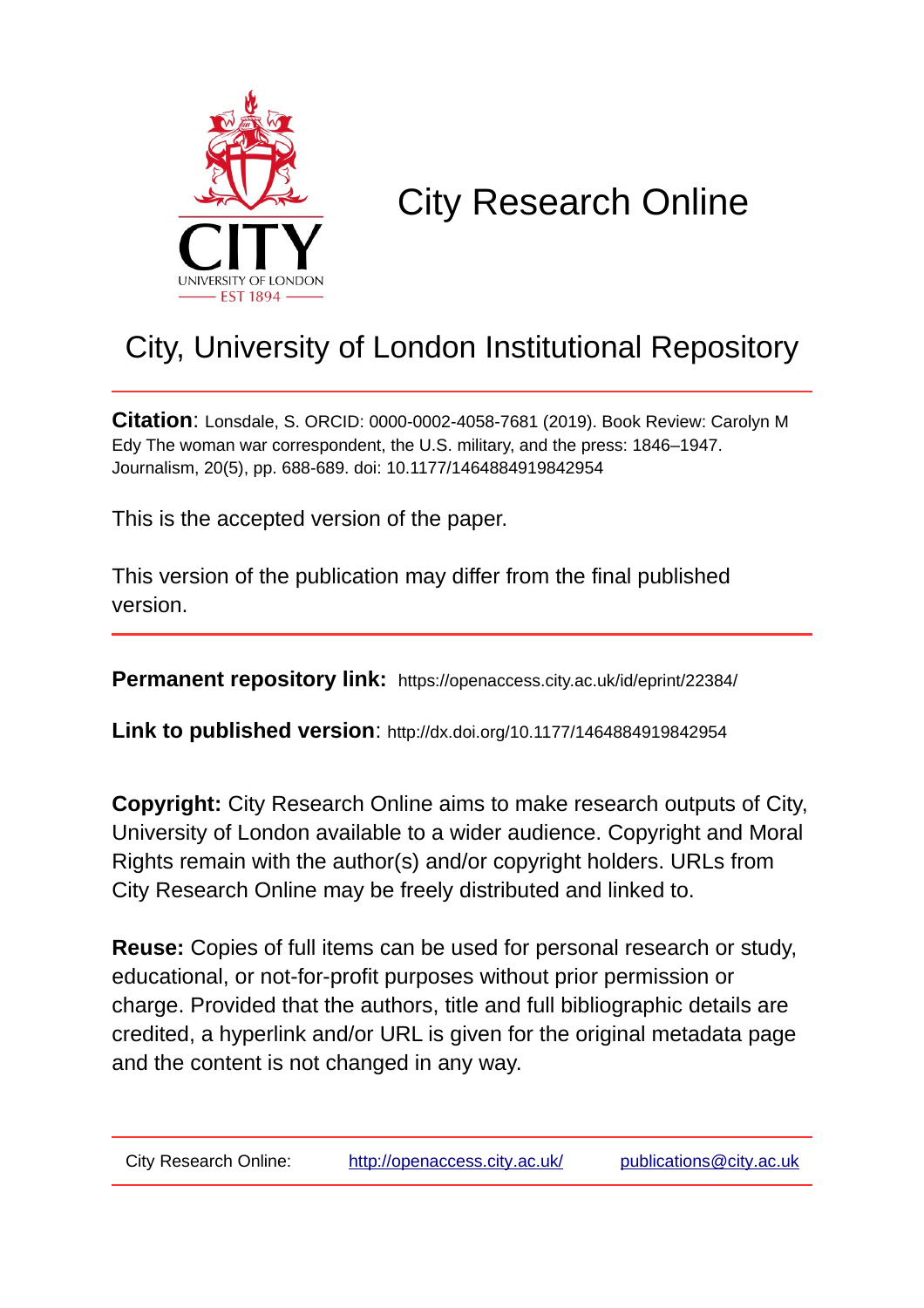Carolyn M. Edy

*The Woman War Correspondent, the U.S. Military, and the Press 1846 – 1947*

New York: Lexington Books, 2017. 175 pp. ISBN 978 1 4985 3927 2

**Reviewed by Sarah Lonsdale,** City, University of London

Email: [sarah.lonsdale.1@city.ac.uk](mailto:sarah.lonsdale.1@city.ac.uk)

Journalism history, following the recent pattern in historical and literary studies, has belatedly woken up to the presence of women in the industry. Despite their contested and circumscribed place in journalism, particularly mainstream newspapers, women were always present, if on the margins of journalism production. Often writing anonymously, or, equally frequently, pseudonymously, their participation stretches far back into the nineteenth century radical and literary press. Much of the women's suffrage movement was driven by campaigning independent newspapers and magazines, giving women a voice even though their lack of citizenship rights had effectively gagged them from speaking out in the public sphere of politics.

There is now a growing body of scholarly work focusing on women's historical participation in journalism, from Barbara Onslow's ground-breaking work *Women of the Press in Nineteenth-Century Britain* (2000) to Catherine Clay's *Time and Tide: The Feminist and Cultural Politics of a Modern Magazine* (2018). Carolyn Edy's study of US women war correspondents 1846 - 1947 is a welcome addition to the field particularly in its analysis of the attitude towards this small band of pioneering and determined women, by the US military and by male correspondents.

The book is structured chronologically, from the American Civil War and the Spanish-American war, through the First World War, and reserves the bulk of its contents to examining the role of the 181 women correspondents accredited by the US Military to cover the Second World War. The first chapters provide historical context and describe the rather haphazard participation of women in earlier conflicts. They often accompanied their husbands or fathers who were accredited by their papers, and took advantage of the lack of regulation of journalists before the First World War to participate, although they usually only wrote about soldiers' medical care, and rarely competed with the male correspondents for 'front page' stories (27). Valued by their editors as something of a novelty, by-lines boasting a report by the 'first-ever woman war correspondent' were regularly used between 1880 and 1920 (40).

Scholars interested in detailed biographies of US women war correspondents will only find thumb-nail sketches of the women's often difficult and embattled lives. This is not however the aim of Edy's study, and she directs readers interested to know more, to the memoirs written by several of the women mentioned in the book. The study's chief questions examine the attitude of the US Military to women war correspondents and how the services provided facilities to women and how established male correspondents responded to the presence of women in war zones. The hostility of both groups provides insights into why women were so slow to gain a foothold in war correspondence during the early years of the twentieth century.